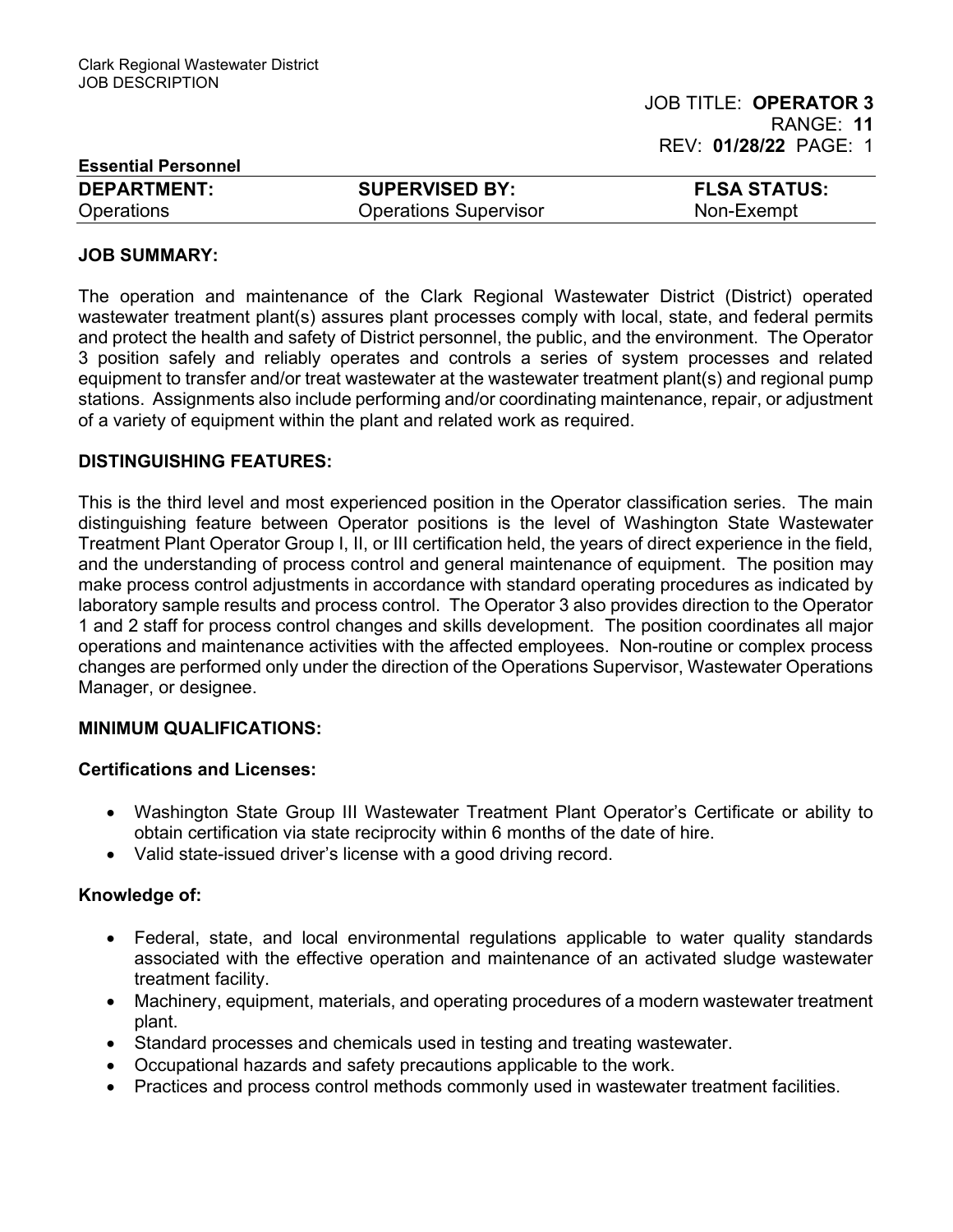| <b>Essential Personnel</b> |                              |                     |
|----------------------------|------------------------------|---------------------|
| <b>DEPARTMENT:</b>         | <b>SUPERVISED BY:</b>        | <b>FLSA STATUS:</b> |
| <b>Operations</b>          | <b>Operations Supervisor</b> | Non-Exempt          |

## Ability to:

- Effectively mentor, instruct, and provide technical guidance to less experienced co-workers.
- Effectively and efficiently operate all plant equipment and conduct routine tests.
- Make accurate readings and keep operational records.
- Detect and diagnose equipment malfunctions, take corrective action, and perform routine maintenance tasks.
- Comprehend and interpret complex technical data.
- Calculate algebraic equations for process control and related performance measures.
- Read and interpret engineered plans and specifications.
- Use a computer to utilize software including, but not limited to, SCADA, CMMS, and MS Office suite to enter data, review data, and generate reports.
- Monitor treatment plant processes and make routine adjustments to those processes to maintain continued compliance with related permits.
- Pass required safety training classes and apply those procedures and concepts to the work environment.
- Wear and properly use personal protective equipment and perform all work in a safe manner.
- Monitor and be aware of the working environment to ensure a secure and safe process for workers and the public.
- Understand and follow directions, effectively adjust to changing priorities, problem-solve, multitask, and be decisive when taking action.
- Establish and maintain effective working relationships with other employees.
- Effectively communicate both formally and informally, in person and in writing, with co-workers and the public.
- Maintain a professional and respectful working environment.
- Safely operate a motor vehicle.

### EDUCATION & EXPERIENCE:

Any combination of education, training, and experience that provides the requisite knowledge, skill, and abilities to successfully perform the duties and fulfill the responsibilities of the position. A typical way to achieve that would be:

- High school diploma or equivalent, and
- Two years of college coursework (90 credits or CEUs) in wastewater technology, chemical engineering, civil engineering, environmental engineering, biology, chemistry, microbiology, or related fields.
- Five to seven years of experience operating a wastewater treatment plant or directly transferable equivalent experience.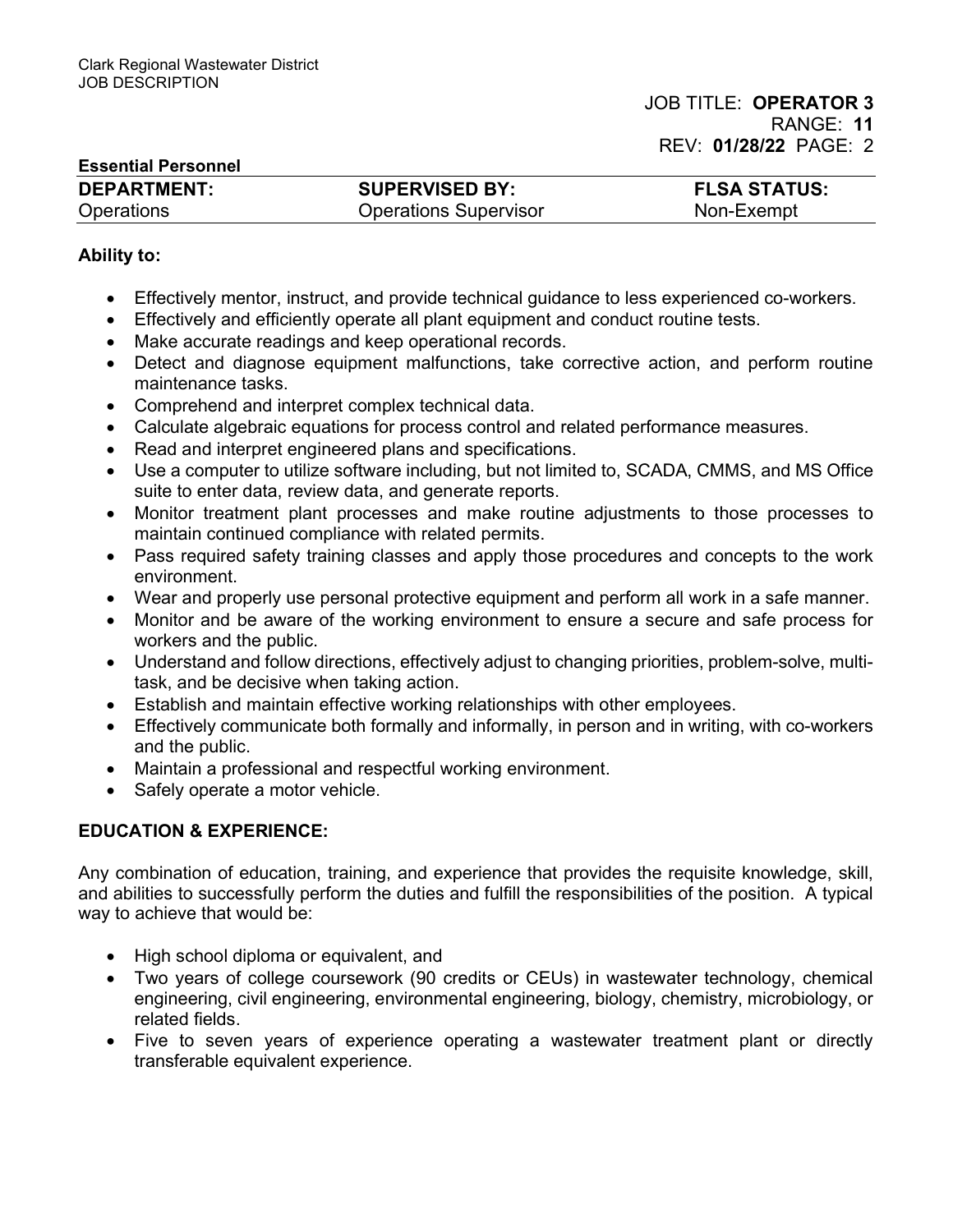| <b>Essential Personnel</b> |  |  |
|----------------------------|--|--|
| <b>DEDADTMENT.</b>         |  |  |

| <b>DEPARTMENT:</b> | <b>SUPERVISED BY:</b>        | <b>FLSA STATUS:</b> |
|--------------------|------------------------------|---------------------|
| Operations         | <b>Operations Supervisor</b> | Non-Exempt          |

### WORKING CONDITIONS:

- May be subject to frequent standing, walking, sitting, climbing, balancing, stooping, kneeling, twisting, climbing stairs or ladders, or working in confined spaces.
- Work occurs indoors and outdoors in all weather conditions.
- Requires physical capability and mobility to navigate all types of surfaces and terrain.
- Occasionally lift up to 50 pounds.
- May operate heavy equipment.
- Potential exposure to high voltage electrical equipment, raw sewage, and/or odors or other hazardous atmospheres.
- May be assigned to work alone or with others.
- Work may be performed from ladders or scaffolding.
- Wearing and/or using personal protective equipment (PPE) will be required to perform or monitor certain tasks.
- Required to work after regular business hours and in emergency or inclement weather conditions.

### TYPICAL DUTIES & RESPONSIBILITIES:

The duties listed below, while not all-inclusive, are characteristic of the type and level of work associated with this position. Individual positions may perform all or some combination of the duties listed below as well as other related duties. The District reserves the right to add, modify, or remove duties as appropriate to meet business needs.

Wastewater treatment plant and system operators have the skills, knowledge, and background to perform the following:

- Monitor and accurately record operating conditions, meters, and gauges.
- Collect, preserve, and test water and wastewater samples.
- Perform routine laboratory analysis and process control tests on water, wastewater, sludge, and biosolids.
- Accurately observe, calculate, and interpret results of laboratory analysis and process control testing to determine process adjustments, ensuring compliance with water quality standards and the NPDES permit.
- Accurately record, document, and report information in a variety of organizational platforms specific to treatment plant operations and maintenance and District business needs.
- Regularly inspect equipment and recognize performance changes.
- Add chemicals to maintain water chemistry within certain parameters.
- Operate, clean, inspect, adjust, install, repair, and perform preventive maintenance on equipment typical of a modern wastewater treatment facility, including but not limited to pumps, valves, piping, distribution systems, preliminary and primary treatment equipment, clarifiers, blowers, disinfection equipment, secondary treatment equipment, digesters and appurtenances, and solids processing equipment.
- Follow safety standards.